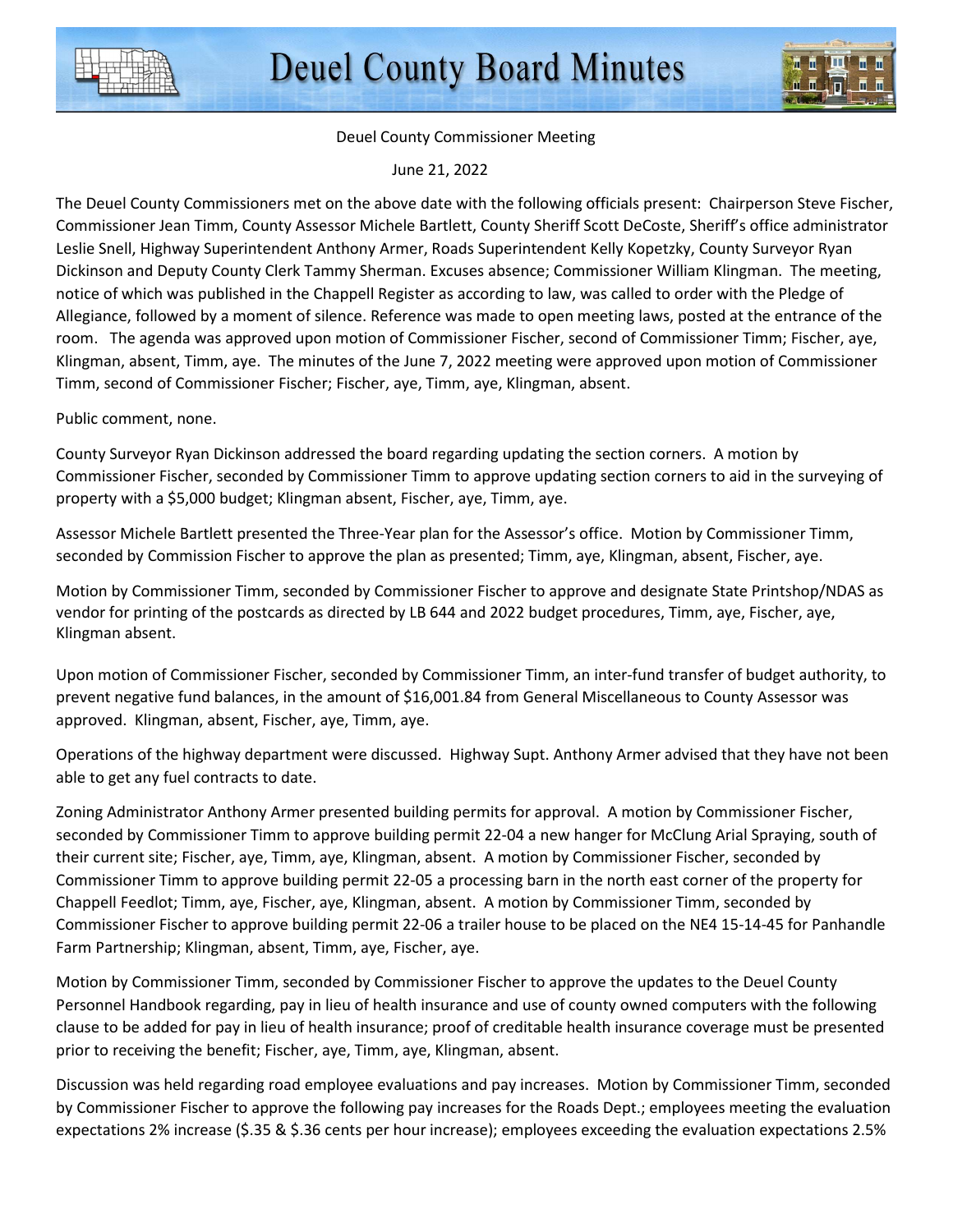increase (\$.44 & \$.46 cents per hour increase); road superintendent 3% increase (\$.63 cents per hour increase); highway superintendent 2.5% increase (\$.61 cents per hour increase); Timm, aye, Fischer, aye, Klingman, absent.

Upon motion by Commissioner Fischer, seconded by Commissioner Timm, the mileage reimbursement rate to be reimbursed to Deuel County employees will be set at \$.62 cents a mile. \*(Per Commissioner Minutes March 5, 2001, the rate will be the same as the one recommended by DAS; rate has been set by DAS to .62 cents, effective 07-01-2022.), Klingman, absent, Timm, aye, Fischer, aye.

Sherriff Scott DeCoste reported for the Sheriff's department. He sincerely appreciated Leslie Snell's help in getting the grant funds for the floatation devices for the area search and rescue departments.

Warrants in the amount of \$172,807.63 were approved upon motion of Commissioner Fischer, second of Commissioner Timm, (Payroll \$29,976.36 Claims \$142,429.64), Fischer, aye, Timm, aye, Klingman, absent.

|                                     | <b>GENERAL</b>           |          |
|-------------------------------------|--------------------------|----------|
| PAYROLL                             |                          | 19165.56 |
| <b>ABSOLUTE SOLUTIONS</b>           | <b>EQUIPMENT</b>         | 909.93   |
| ALICIA ADAMS                        | MILEAGE/EXPENSE          | 377.73   |
| ALL STAR AUTO GLASS                 | <b>SERVICES</b>          | 380.00   |
| AS CENTRAL FINANCE SERVICE          | <b>SERVICES</b>          | 316.16   |
| AT&T                                | <b>TELEPHONE</b>         | 45.35    |
| <b>AT&amp;T MOBILITY</b>            | <b>TELEPHONE</b>         | 131.51   |
| <b>BLACKHILLS ENERGY</b>            | UTILITIES                | 92.41    |
| <b>BLUE CROSS BLUE SHIELD</b>       | <b>HEALTH INSURANCE</b>  | 579.35   |
| <b>BRITE</b>                        | <b>SERVICES</b>          | 338.00   |
| <b>BYTES MANAGED IT</b>             | <b>COMPUTER SERVICES</b> | 2501.00  |
| CALVARY SPC I L.L.C.                | <b>PAYROLL DEDUCT</b>    | 161.59   |
| <b>CAMPBELL DRUG</b>                | <b>SERVICES</b>          | 16.69    |
| <b>CENTURY LINK</b>                 | <b>TELEPHONE</b>         | 717.81   |
| <b>CENTURY LINK</b>                 | <b>TELEPHONE</b>         | 80.47    |
| <b>CHAPPELL LUMBER</b>              | <b>SUPPLIES</b>          | 212.22   |
| <b>CHAPPELL MUNICIPAL UTILITIES</b> | <b>UTILITIES</b>         | 308.68   |
| <b>CHEYENNE CO SHERIFF</b>          | <b>BOARDING</b>          | 50.00    |
| <b>DAS INTERAGENCY BILLING</b>      | <b>SERVICES</b>          | 154.00   |
| <b>DATASHIELD</b>                   | <b>SERVICES</b>          | 46.00    |
| <b>DONS PIONEER UNIFORMS</b>        | <b>SERVICES</b>          | 4029.98  |
| DP ELECTRONICS                      | <b>COMPUTER SERVICES</b> | 250.00   |
| <b>FAKES</b>                        | <b>SUPPLIES</b>          | 131.11   |
| FIRST CALL COMMUNICATIONS           | <b>SERVICES</b>          | 1837.34  |
| <b>FIRST CONCORD</b>                | PAYROLL DEDUCT           | 204.58   |
| <b>GARDEN COUNTY SHERIFF</b>        | <b>BOARDING</b>          | 1550.00  |
| <b>HOMETOWN LEASING</b>             | <b>COPIERS</b>           | 115.67   |
| <b>IDEAL LINEN</b>                  | <b>SERVICES</b>          | 36.15    |
| JEAN TIMM                           | MILEAGE/EXPENSE          | 198.90   |
| <b>JIM REICHMAN</b>                 | <b>CELL PHONES</b>       | 50.00    |
| <b>LAURA NARJES</b>                 | MILEAGE/EXPENSE          | 1114.41  |
| <b>MENARD'S</b>                     | <b>REPAIRS</b>           | 51.54    |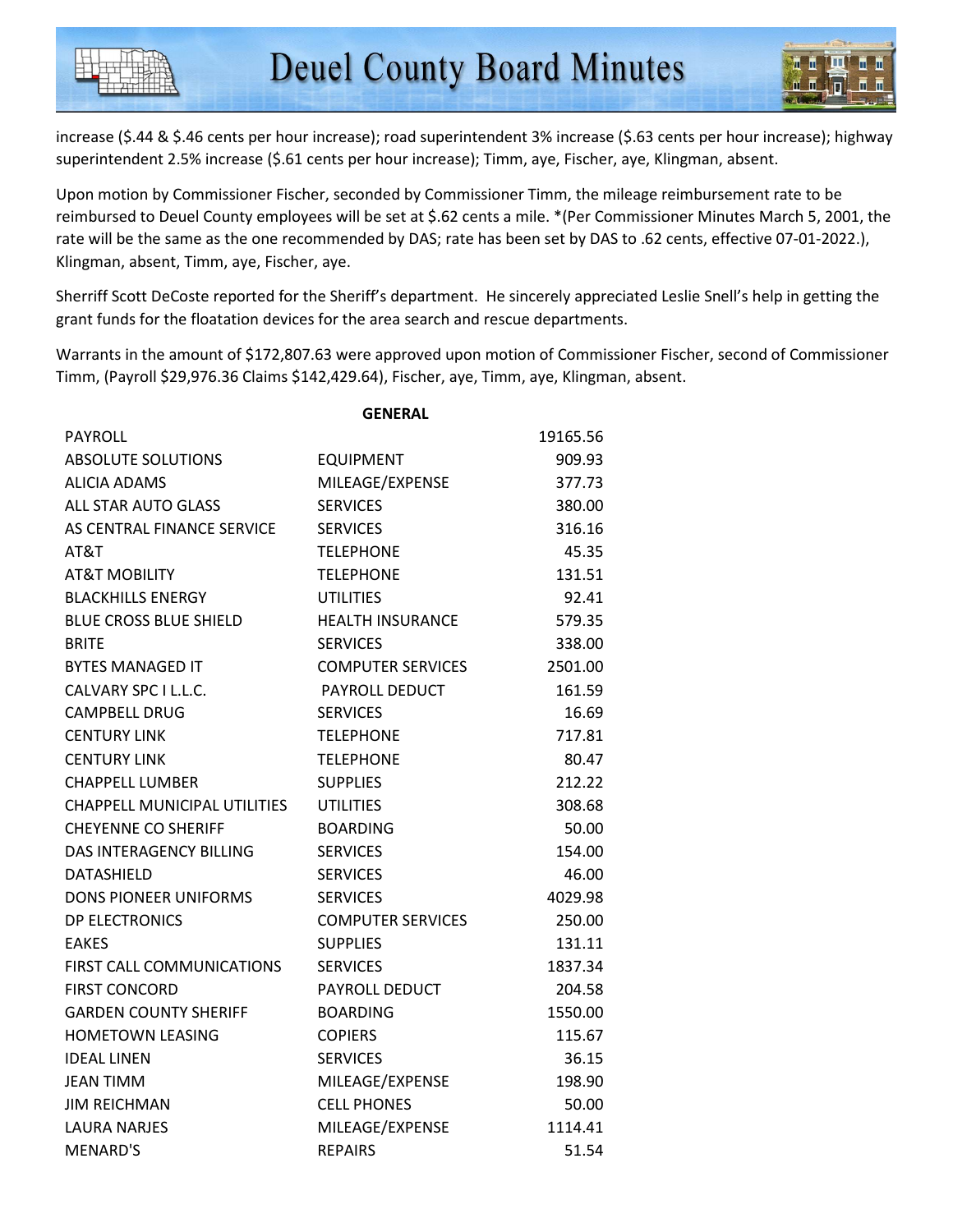

## Deuel County Board Minutes

**AILE** 

**Book** 

| <b>MIPS INC</b>               | <b>STATE SERVICES</b>    | 1486.43  |
|-------------------------------|--------------------------|----------|
| NE CHILD SUPPORT CENTER       | PAYROLL DEDUCT           | 125.00   |
| <b>NIRMA</b>                  | <b>PROPERTY INS</b>      | 29095.00 |
| PITNEY BOWES                  | <b>POSTAGE</b>           | 3301.44  |
| PREMIER AUTO PARTS            | <b>REPAIRS</b>           | 395.40   |
| <b>QUILL</b>                  | <b>SUPPLIES</b>          | 467.95   |
| RON'S CHAPPELL AUTO           | <b>REPAIRS</b>           | 96.13    |
| <b>STEVEN ELMSHAEUSER</b>     | <b>COURT ATTORNEY</b>    | 824.50   |
| SUNSET LAW ENFORCEMENT        | <b>SUPPLIES</b>          | 2939.02  |
| T.T.T.-STATE                  | PAYROLL DEDUCT           | 841.66   |
| T.T.L. - RETIREMENT           | PAYROLL DEDUCT           | 1152.71  |
| T.T.L. - RETIREMENT           | <b>COUNTY SHARE</b>      | 2679.30  |
| T.T.L. - SOCIAL SECURITY      | PAYROLL DEDUCTION        | 1927.84  |
| T.T.L. - SOCIAL SECURITY      | <b>COUNTY SHARE</b>      | 3002.50  |
| T.T.L. - FEDERAL              | PAYROLL DEDUCTION        | 1825.94  |
| <b>TRANSUNION</b>             | <b>SERVICE</b>           | 75.00    |
| US BANK                       | <b>REPAIRS</b>           | 27.38    |
| <b>US BANK-SHERIFF</b>        | POST/EXP/EQUIP           | 3651.31  |
| <b>WILLIAM KLINGMAN</b>       | MILEAGE/EXPENSE          | 232.83   |
|                               |                          |          |
|                               | <b>ROAD &amp; BRIDGE</b> |          |
| <b>PAYROLL</b>                |                          | 10810.80 |
| <b>BLACK HILL ENERGY</b>      | <b>UTILITIES</b>         | 38.14    |
| <b>BLUE CROSS BLUE SHIELD</b> | PAYROLL DEDUCTION        | 450.11   |
| <b>C-WEED MANAGEMENT</b>      | <b>CHEMICALS</b>         | 198.00   |
| <b>CENTURY LINK</b>           | <b>TELEPHONE</b>         | 172.59   |
| <b>CENTURY LINK</b>           | <b>TELEPHONE</b>         | 15.00    |
| <b>CHAPPELL LUMBER</b>        | <b>REPAIRS</b>           | 59.87    |
| <b>EAKES</b>                  | <b>OFFICE SUPPLIES</b>   | 337.29   |
| <b>FIRST CONCORD</b>          | PAYROLL DEDUCTION        | 197.91   |
| <b>GIS WORKSHOP LLC</b>       | <b>SERVICES</b>          | 792.00   |
| <b>HANSEN'S PETROLEUM</b>     | <b>FUEL</b>              | 1579.38  |
| <b>HEIGELS' FIELD SERVICE</b> | <b>REPAIRS</b>           | 900.00   |
| <b>KELLY KOPETZKY</b>         | <b>CELL PHONE</b>        | 50.00    |
| <b>NPPD</b>                   | <b>UTILITIES</b>         | 50.72    |
| NE MACHINERY                  | <b>REPAIRS</b>           | 7679.39  |
| <b>NIRMA</b>                  | <b>PROPERTY INS</b>      | 35853.00 |
| PREMIER AUTO PARTS            | <b>REPAIRS</b>           | 454.90   |
| <b>S&amp;W AUTO</b>           | <b>REPAIRS</b>           | 65.97    |
| T.T.L. - STATE                | PAYROLL DEDUCTION        | 466.38   |
| T.T.L. - RETIREMENT           | PAYROLL DEDUCTION        | 659.86   |
| T.T.L. - SOCIAL SECURITY      | PAYROLL DEDUCTION        | 1074.66  |
| T.T.L. - FEDERAL              | PAYROLL DEDUCTION        | 1003.29  |
| <b>FRENCHMAN VALLEY</b>       | <b>FUEL</b>              | 14078.86 |